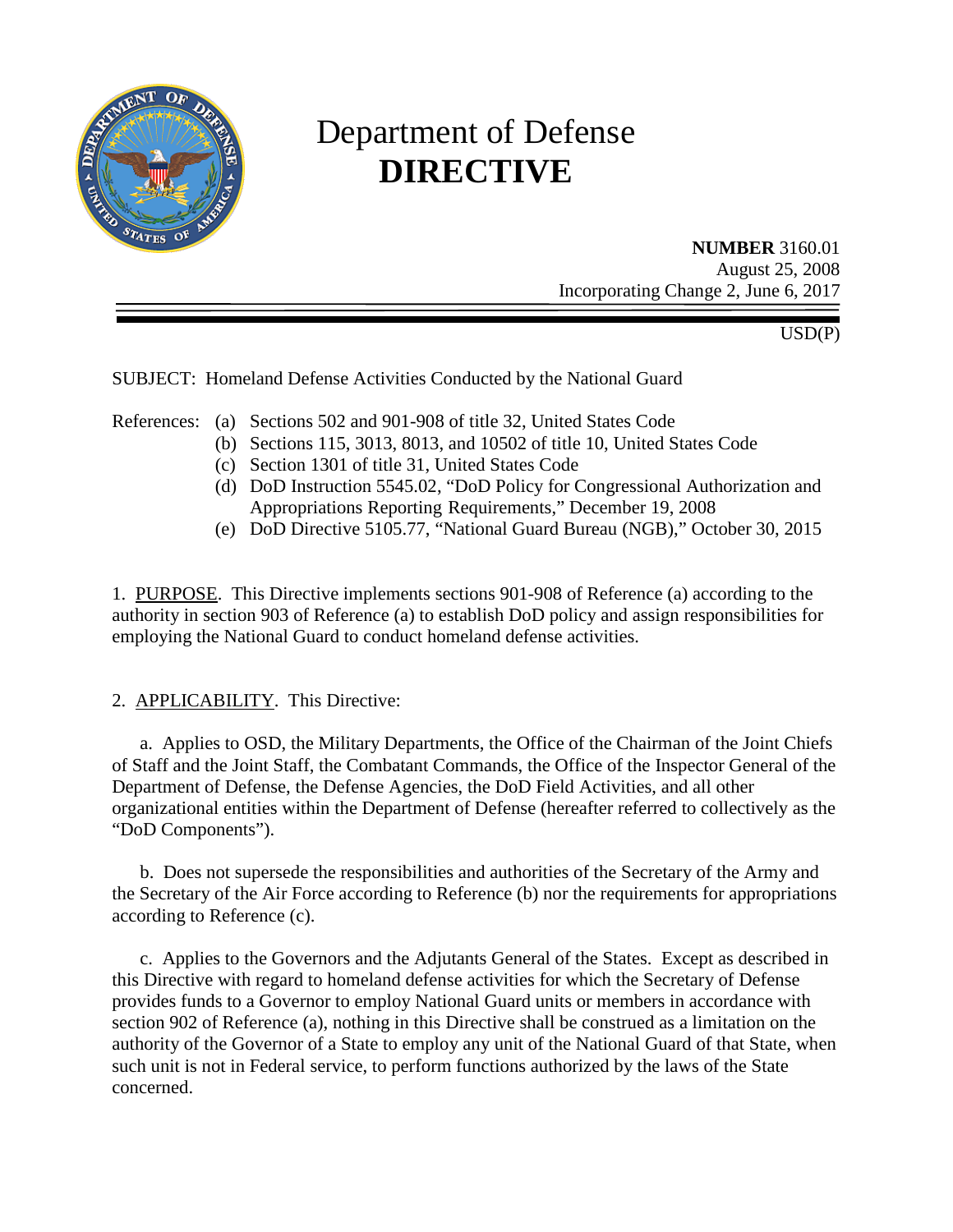### 3. DEFINITIONS

a. The terms "homeland defense activity" and "State" are defined in section 901 of Reference (a).

b. For the purposes of this Directive, unless the context herein indicates otherwise, the term "National Guard" means the Army National Guard, the Air National Guard, the Army National Guard of the United States, and the Air National Guard of the United States.

4. POLICY. It is DoD policy consistent with sections 901-908 of Reference (a) that:

a. The Secretary of Defense may provide funds for a Governor to employ the National Guard to conduct homeland defense activities that the Secretary determines to be necessary and appropriate.

b. The Governors of the States may request homeland defense activity funding for:

(1) Deliberate, Planned Activities. Requests may be submitted prior to the anticipated date of a planned homeland defense activity.

(2) Exceptional Circumstances. Requests may be submitted during or after National Guard execution of a homeland defense activity in a State active duty status. Governors shall submit the request as quickly as circumstances permit allowing members to be subsequently placed in full-time National Guard duty status (section 502(f) of Reference (a)).

c. All duty performed according to this Directive shall be considered to be full-time National Guard duty in accordance with section 502(f) of Reference (a). Members of the National Guard performing full-time National Guard Duty in the Active Guard and Reserve Program may support or execute homeland defense activities.

d. The period for which members of the National Guard may perform duty according to this Directive shall be limited to 180 days. The Governor of the State may, with the concurrence of the Secretary of Defense, extend the period one time for an additional 90 days to meet extraordinary circumstances.

e. Members of the National Guard performing duty according to this Directive shall, in addition to performing such duty, participate in the training required in section 502(a) of Reference (a). Pay, allowances, and other benefits of members participating in the training shall be the same as those to which they are entitled while performing duty according to this Directive; members are not entitled to additional pay, allowances, or other benefits for participation in the training. Members of the National Guard shall not participate simultaneously in the two separate duty statuses set forth in sections 502(a) and 502(f) of Reference (a) within the same 24-hour duty day.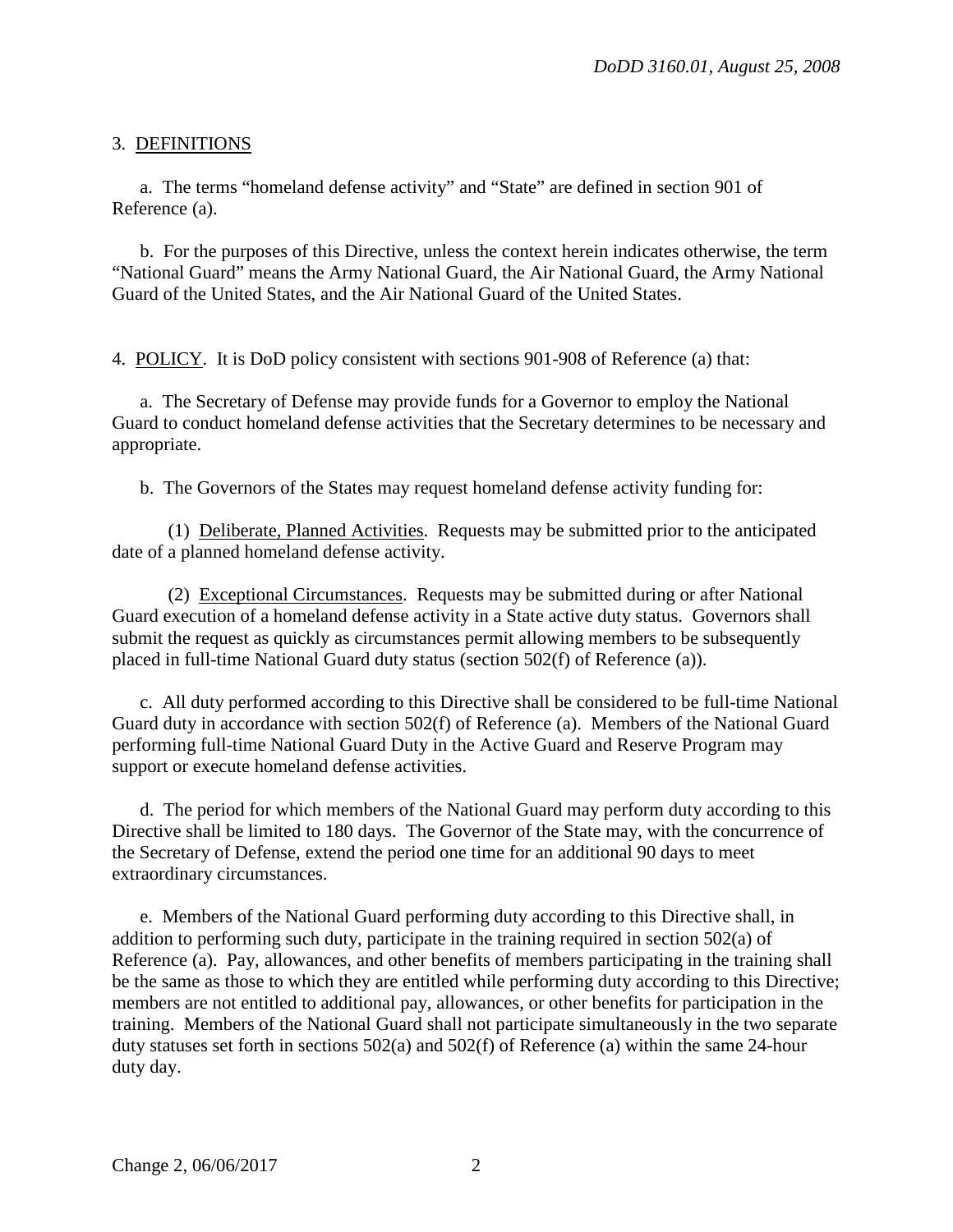f. To ensure that use of the National Guard for homeland defense activities does not degrade the training and readiness of the National Guard, the following requirements shall apply in determining the homeland defense activities the National Guard may perform.

(1) The performance of the homeland defense activities shall not adversely affect the quality of that training or otherwise interfere with the ability of the National Guard to perform its other military functions.

(2) The performance of the homeland defense activities shall not degrade the other military skills of the National Guard.

g. In the case of any homeland defense activity for which the Secretary of Defense determines that participation of the National Guard of a State is necessary and appropriate, the Secretary may provide funds to that State in an amount the Secretary determines is appropriate for the following costs, from funds available to the Department for related purposes.

(1) The pay, allowances, clothing, subsistence, gratuities, travel, and related expenses of the National Guard of that State.

(2) The operation and maintenance of the equipment and facilities of the National Guard of that State.

(3) The procurement of services and equipment and the leasing of equipment for the National Guard of that State.

5. RESPONSIBILITIES: See Enclosure 1.

6. INFORMATION COLLECTION REQUIREMENTS. The Homeland Defense Activities, referred to in paragraph 1d of Enclosure 1 of this directive, are submitted to Congress in accordance with section 908 of Reference (a) and are coordinated with the Assistant Secretary of Defense for Legislative Affairs in accordance with the procedures in DoD Instruction 5545.02 (Reference (d)).

7. RELEASABILITY. Cleared for public release.Copies of this issuance are available on the DoD Issuances Website at http://www.esd.whs.mil/DD/.

8. SUMMARY OF CHANGE 2. The changes to this issuance are administrative and update organizational titles and references for accuracy.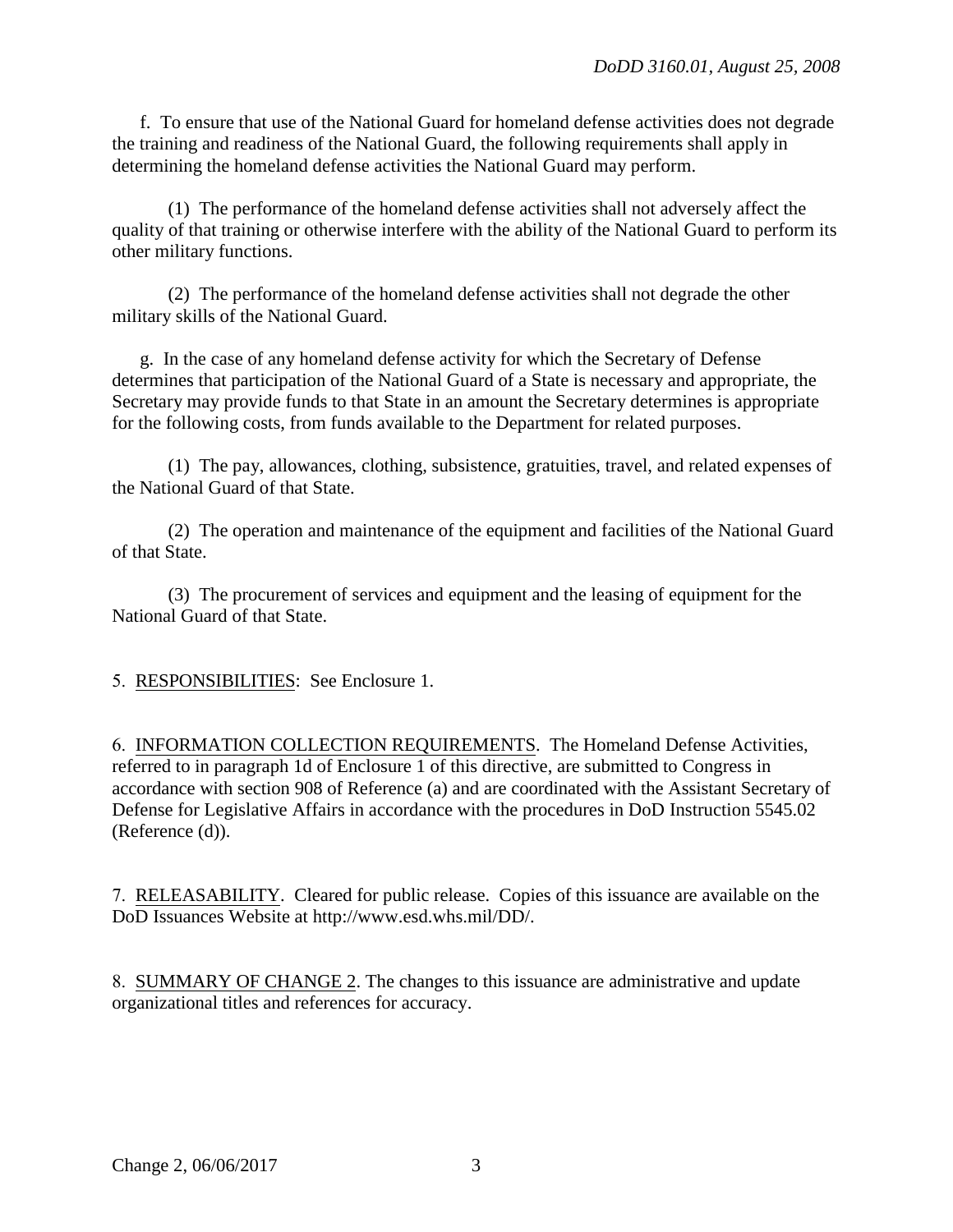9. EFFECTIVE DATE. This Directive is effective August 25, 2008.

Gordon Deputy Secretary of Defense

Enclosures

- 1. Responsibilities
- 2. Sample Request for Funding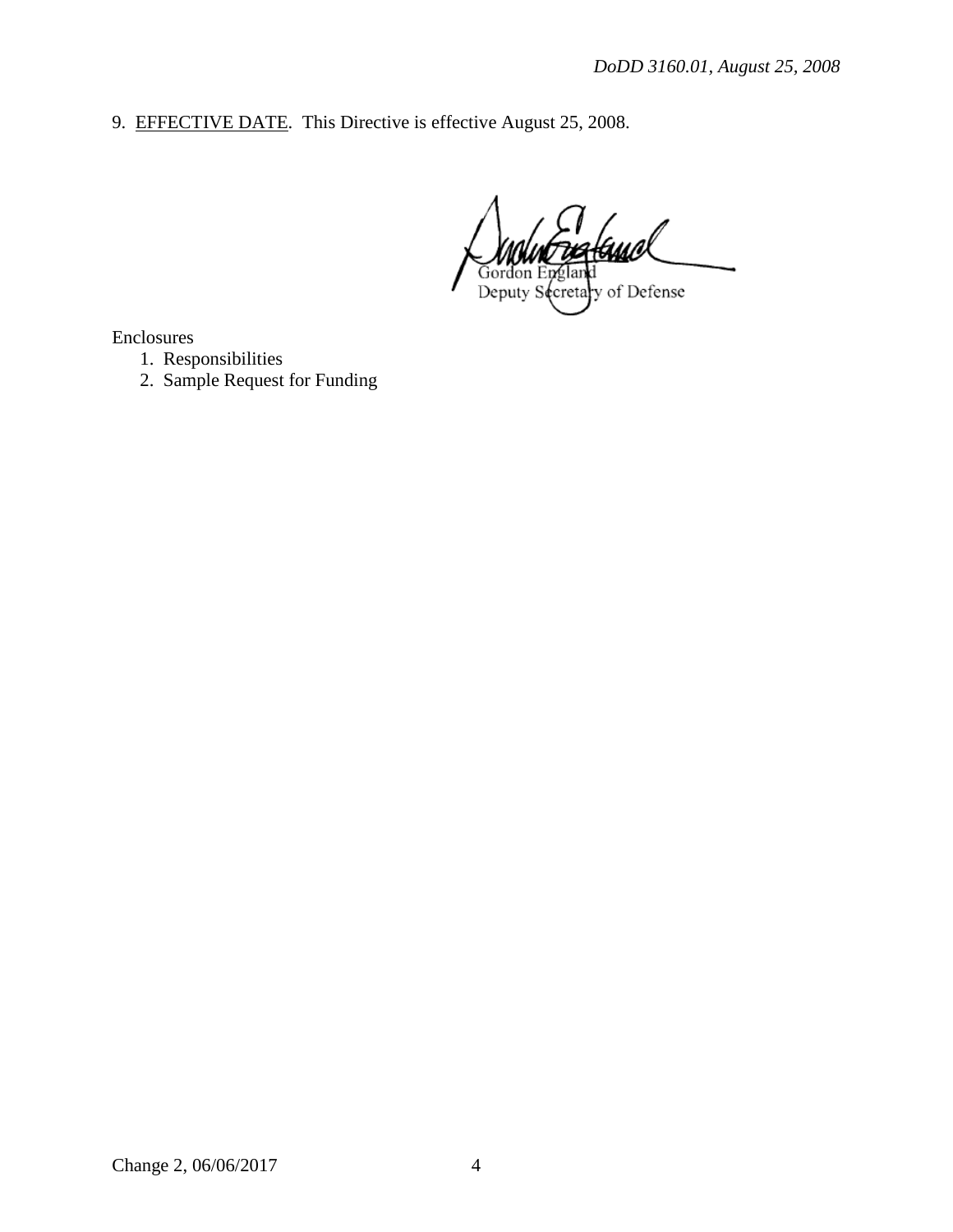#### ENCLOSURE 1

# RESPONSIBILITIES

1. ASSISTANT SECRETARY OF DEFENSE FOR HOMELAND DEFENSE AND GLOBAL SECURITY (ASD(HS&GS))*.* The ASD(HD&GS), under the authority, direction, and control of the Under Secretary of Defense for Policy (USD(P)), exercising overall supervision of the homeland defense activities of the Department of Defense and performing other duties as directed by the Secretary of Defense, shall:

a. Serve as the Principal Staff Assistant and policy advisor to the Secretary of Defense and the USD(P) with responsibility for homeland defense activities conducted by the National Guard.

 b. In coordination with the DoD Components, advise and make recommendations to the Secretary of Defense on the employment of and funding for National Guard forces when performing homeland defense activities.

c. Develop, coordinate, and issue policy guidance and oversee the implementation of policy for homeland defense activities of the National Guard.

d. In accordance with section 908 of Reference (a), after the end of any fiscal year during which any assistance was provided or activities were carried out under chapter 9 of Reference (a), prepare and submit to the congressional defense committees a report regarding any assistance provided and activities carried out under chapter 9 of Reference (a) during that fiscal year. The report shall be submitted not later than March 31 of the year following the end of the fiscal year and shall include the following.

 (1) The numbers of members of the National Guard excluded pursuant to section 115(i)(13) of Reference (b) from being counted for the purpose of end strengths authorized pursuant to section  $115(a)(1)$  of Reference (b).

 (2) A description of the homeland defense activities conducted with funds provided in accordance with Reference (a).

(3) An accounting of the amount of the funds provided to each State.

 (4) A description of the effect of National Guard participation in homeland defense activities on the military training and readiness of the National Guard.

 e. Review requests for funding for homeland defense activities against the following criteria.

 (1) The request conforms to the statutory definition of a homeland defense activity in section 901 of Reference (a).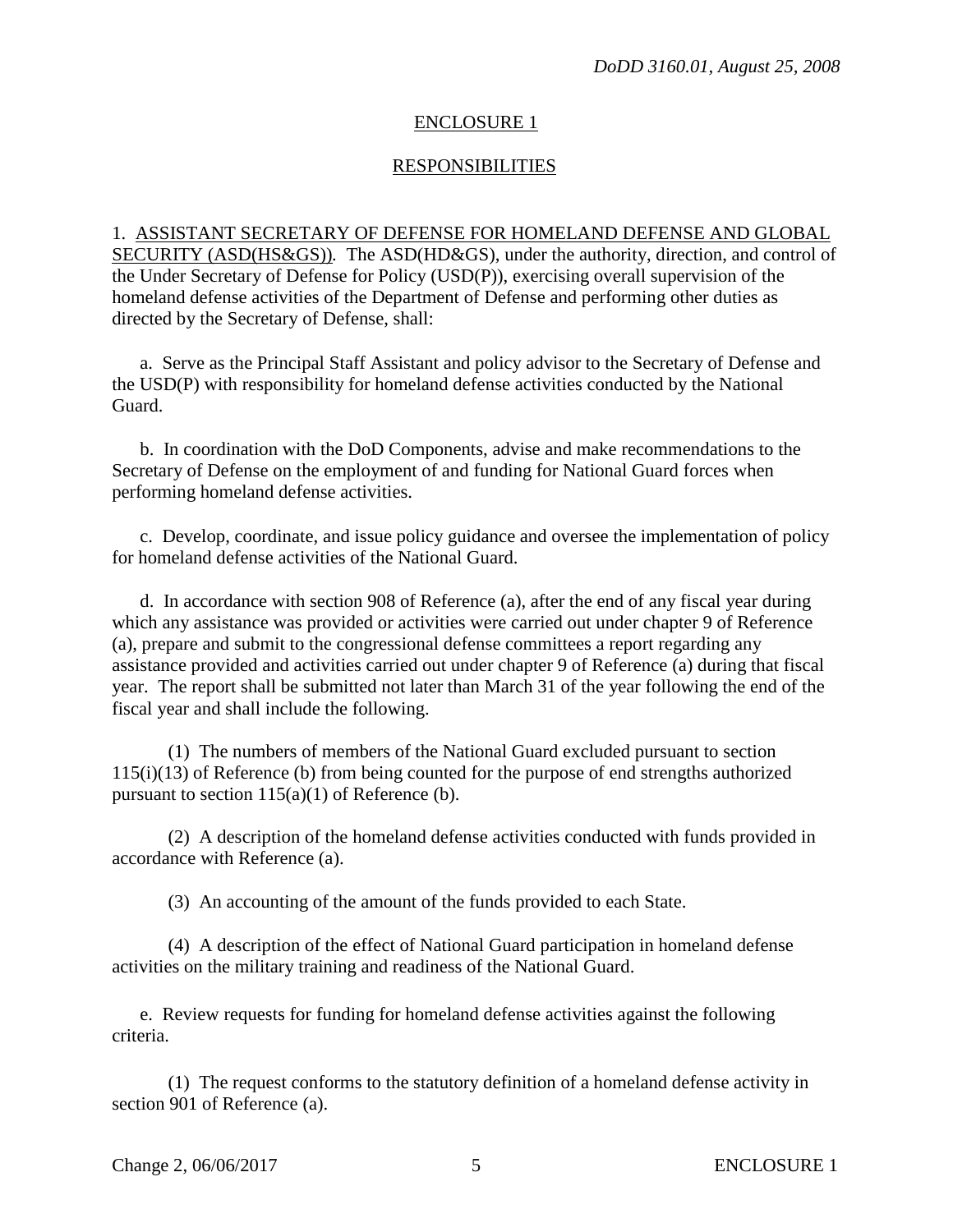(2) An actual or credible threat to the United States exists.

 (3) The Secretary of Defense determines that the homeland defense activity for the protection of infrastructure or assets is critical to national security.

(4) The request complies with Federal laws and regulations.

(5) The activity is necessary and appropriate for National Guard participation.

(6) Performance of the activity does not:

 (a) Adversely impact the training or readiness of a member or unit of the National Guard to perform the military functions of the member or unit.

 (b) Degrade the military skills of the members of the National Guard performing the activity.

(c) Adversely impact the preparedness of the total National Guard force.

 (7) Funds are available and/or authorized in support of the objectives of paragraph 4.b.(2) of the basic document of this Directive.

 f. Advise the Chairman of the Joint Chiefs of Staff, the Secretary of the Army, and the Secretary of the Air Force of requests for National Guard homeland defense activities and solicit Service feedback regarding the impact on readiness of such activity requests.

2. UNDER SECRETARY OF DEFENSE FOR INTELLIGENCE (USD(I)). The USD(I) shall advise the ASD(HD&GS) on homeland defense threats to the United States.

# 3. UNDER SECRETARY OF DEFENSE FOR PERSONNEL AND READINESS (USD(P&R)). The USD(P&R) shall:

 a. In coordination with the Secretary of the Army, the Secretary of the Air Force, and the Commander of the United States Special Operations Command (USSOCOM), develop, coordinate, and issue policy guidance and oversee the implementation of policy for the training of the National Guard to ensure its readiness to execute homeland defense activities.

 b. Advise the ASD(HD&GS) on the necessity and appropriateness of National Guard participation in homeland defense activities.

c. Advise the Secretary of Defense on the impact of homeland defense activities on the military training and readiness of the National Guard.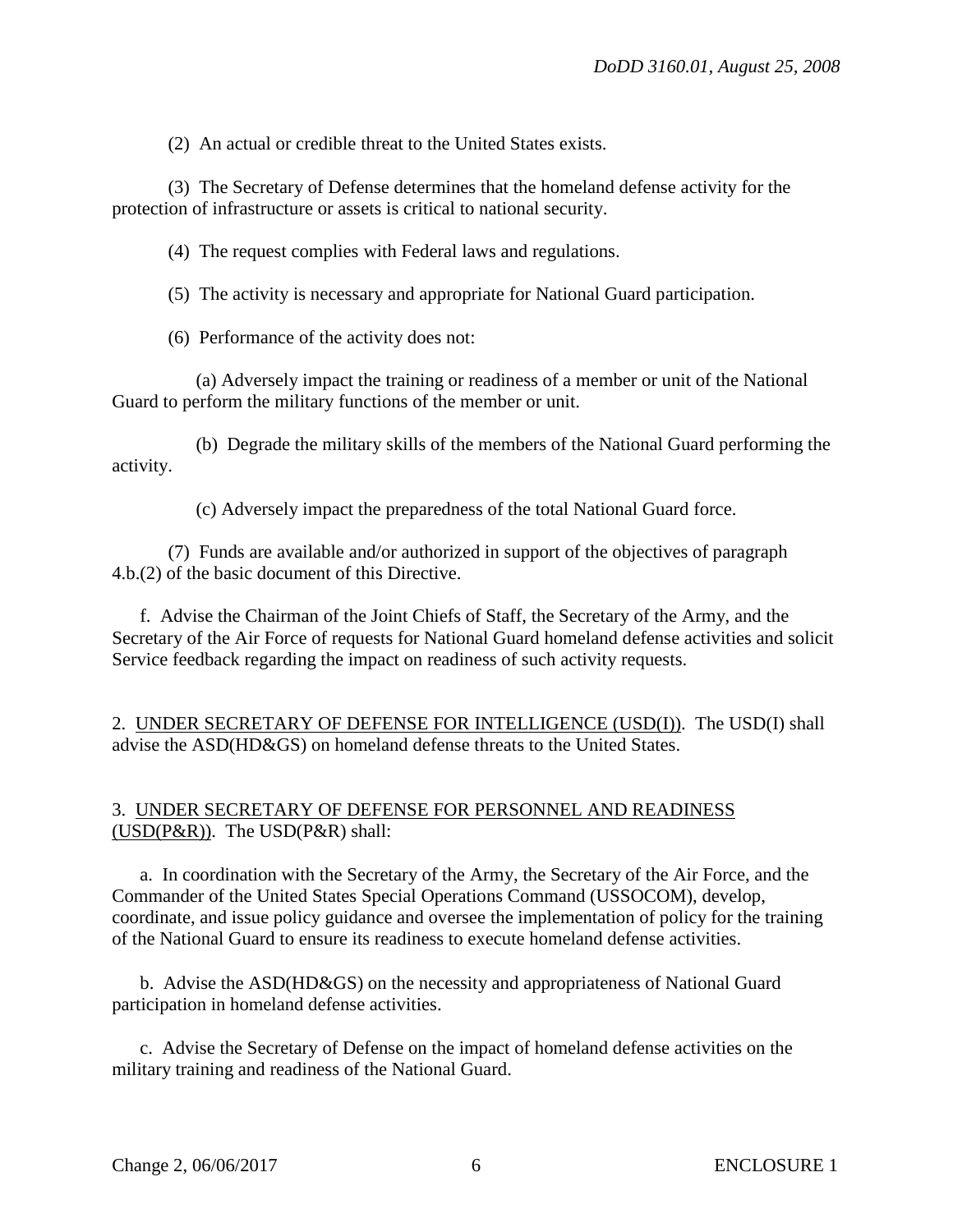4. GENERAL COUNSEL OF THE DEPARTMENT OF DEFENSE (GC DoD). The GC DoD, shall advise the ASD(HD&GS) on the consistency of requests for funding of National Guard homeland defense activities with applicable laws, Presidential directives, Executive orders, and DoD issuances.

5. SECRETARY OF THE ARMY AND SECRETARY OF THE AIR FORCE. The Secretary of the Army and the Secretary of the Air Force shall:

a. Support National Guard homeland defense activities.

b. Advise the Chairman of the Joint Chiefs of Staff on requests for National Guard homeland defense activities that affect the readiness of the National Guard.

c. Coordinate with and support the Chief of the National Guard Bureau (NGB) in carrying out his or her responsibilities with respect to National Guard homeland defense activities.

d. Manage and provide sufficient resources in a timely manner for only those activities approved by the Secretary of Defense specifically associated with sections 902-906 of Reference (a).

e. Provide for accounting and other procedures necessary to manage expenditures for homeland defense activities according to sections 905 and 908 of Reference (a).

f. Provide an accounting of the amount of the funds provided to each State to the ASD(HD&GS) for inclusion in the annual report mandated by section 908 of Reference (a).

6. CHAIRMAN OF THE JOINT CHIEFS OF STAFF. The Chairman of the Joint Chiefs of Staff shall review and assess requests from the Governors of the States for National Guard homeland defense activities, recommend approval or disapproval, and advise the Secretary of Defense on the following.

a. Potential impacts on the operational deployment and employment of forces assigned to the Combatant Commands.

b. The necessity and appropriateness of National Guard participation in the requested activities and the impact on readiness.

c. The compatibility of the requested homeland defense activities with, and any conflicts with, other Federal military operations.

7. COMMANDERS OF THE COMBATANT COMMANDS. The Commanders of the Combatant Commands, through the Chairman of the Joints Chiefs of Staff, shall coordinate with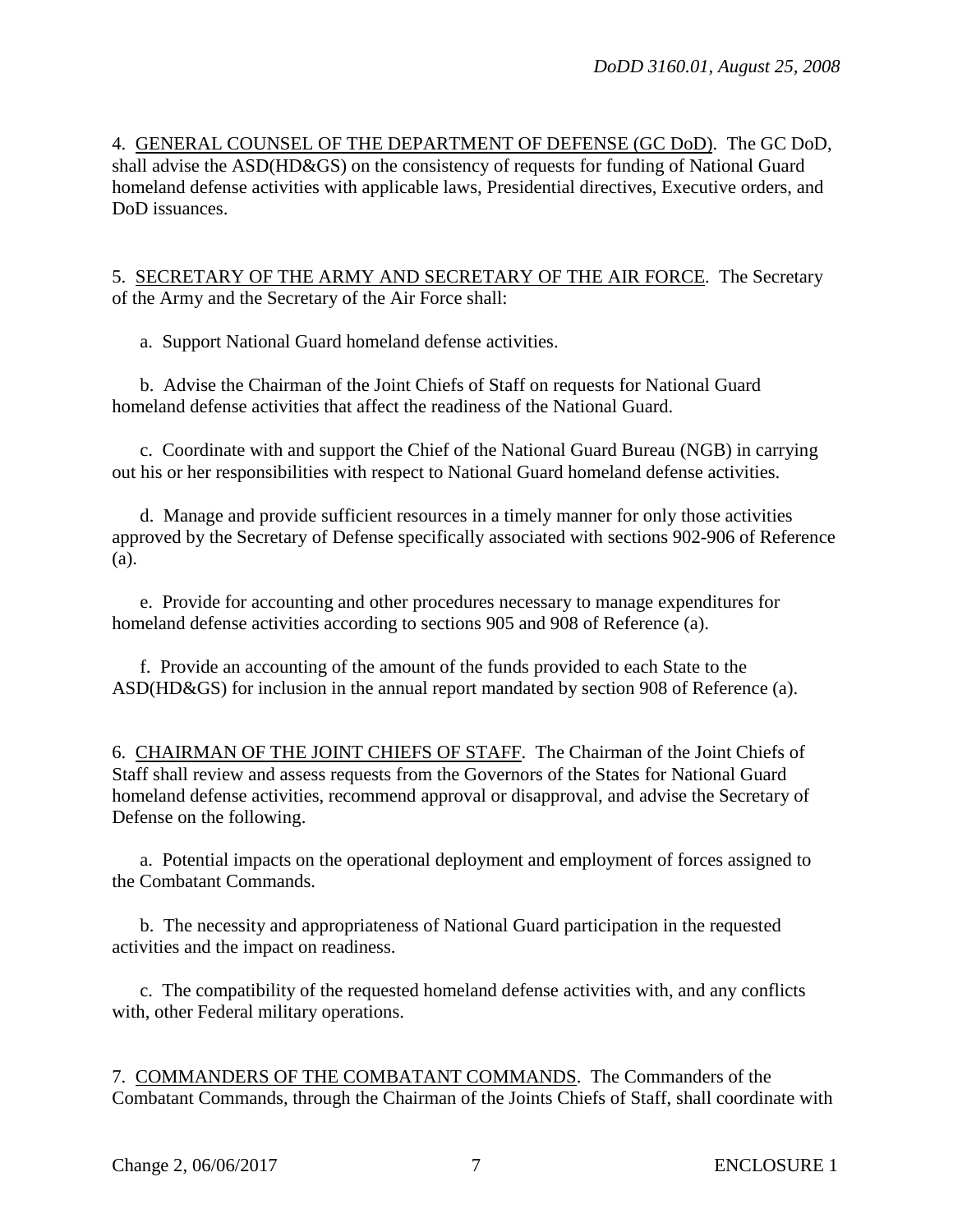the NGB to facilitate NGB synchronization of State homeland defense activity plans with the appropriate Combatant Commanders to ensure National Guard activities funded in accordance with this Directive do not conflict with ongoing Federal missions.

8. COMMANDERS OF THE GEOGRAPHIC COMBATANT COMMANDS. In addition to performing the responsibility in section 7 of this enclosure, the Commanders of the Geographic Combatant Commands having responsibility for the areas of operation (AORs) in which requested homeland defense activities will occur shall advise the Secretary of Defense, through the Chairman of the Joint Chiefs of Staff, regarding:

a. The compatibility of the requested homeland defense activities with military operations ongoing within their respective AORs.

b. The necessity and appropriateness of the request from an operational perspective.

9. COMMANDER, USSOCOM. In addition to performing the responsibility in section 7 of this enclosure, the Commander, USSOCOM, shall coordinate with the Secretary of the Army and the Secretary of the Air Force to develop, coordinate, and issue policy guidance and oversee the implementation of policy for the training of the National Guard to ensure its readiness to execute homeland defense activities.

10. CHIEF, NGB. The Chief, NGB, shall:

a. Pursuant to section 10502 of Reference (b), serve as a principal advisor to the Secretary of Defense, through the Chairman of the Joint Chiefs of Staff, on matters involving non-Federalized National Guard forces and on other matters as determined by the Secretary of Defense; serve as the principal advisor to the Secretary of the Army and the Secretary of the Air Force on National Guard matters; and, as a member of the Joint Chiefs of Staff, address matters involving non-federalized National Guard forces in support of homeland defense and civil support missions.

b. Assist the State Adjutants General in supporting, synchronizing, and facilitating National Guard homeland defense activities for which the Secretary of Defense has approved funding.

c. Assist the State Adjutants General in assessing the impact(s) of requested homeland defense activities on the military training and readiness of the National Guard.

d. Assist and coordinate with the State Adjutants General in assessing the necessity and appropriateness of National Guard participation in requested homeland defense activities.

e. Coordinate with the State Adjutants General to ensure the required mission reports and other information, as appropriate, are provided to the appropriate Combatant Commanders through the Chairman of the Joint Chiefs of Staff.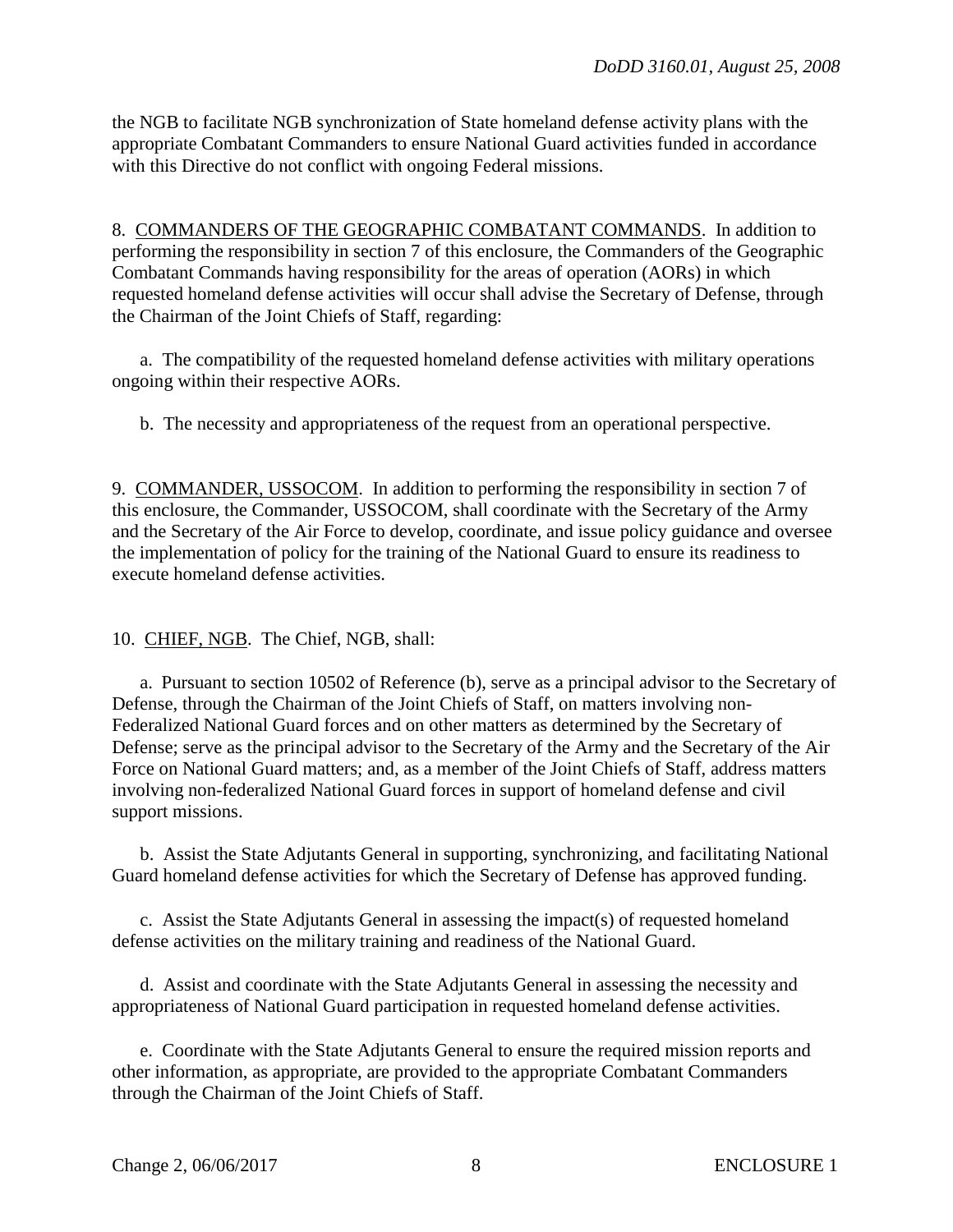f. Advise the Secretary of the Army and the Secretary of the Air Force of Secretary of Defense requests for National Guard homeland defense activities; maintain information from executed homeland defense activities for Congressional and other reports.

g. Advise the Secretary of Defense, the Chairman of the Joint Chiefs of Staff, the Secretary of the Army, and the Secretary of the Air Force on operational matters, responsibilities, and programs regarding National Guard homeland defense activities.

h. Assist the Secretary of Defense in assessing the necessity and appropriateness of requests for DoD funding for National Guard homeland defense activities.

i. Serve as an advisor to the Combatant Commanders on National Guard matters pertaining to homeland defense activity plans; support planning and coordination with the appropriate State Adjutants General to ensure National Guard activities funded in accordance with this Directive are integrated with the appropriate Combatant Command homeland defense activity plan and do not conflict with ongoing Federal missions.

j. In accordance with DoD Directive 5105.77 (Reference (e)), serve as the channel of communication on all matters pertaining to National Guard homeland defense activities between (1) the Secretary of Defense and the Heads of the DoD Components (including the Secretary of the Army and the Secretary of the Air Force) and (2) the States. Direct liaison between the entities in (1) and (2) should occur only in an emergency when time does not permit compliance with this Directive. In each such instance, the Chief, NGB, should be informed of the communication.

k. Assist the State Adjutants General in fulfilling the responsibilities set forth in section 11 of this enclosure.

11. GOVERNORS OF THE STATES. The Governors of the States shall:

a. Retain command and control of all National Guard forces within their respective States that are executing homeland defense activities pursuant to sections 901-908 of Reference (a).

b. Include the following in requests for funding assistance for the homeland defense activities of the National Guard. (See sample letter of request at Enclosure 2.)

(1) The specific intended homeland defense activities.

(2) An explanation of why participation of National Guard units or members is necessary and appropriate.

(3) A certification that the activities will be conducted at a time when the units or members to be involved are not in Federal service.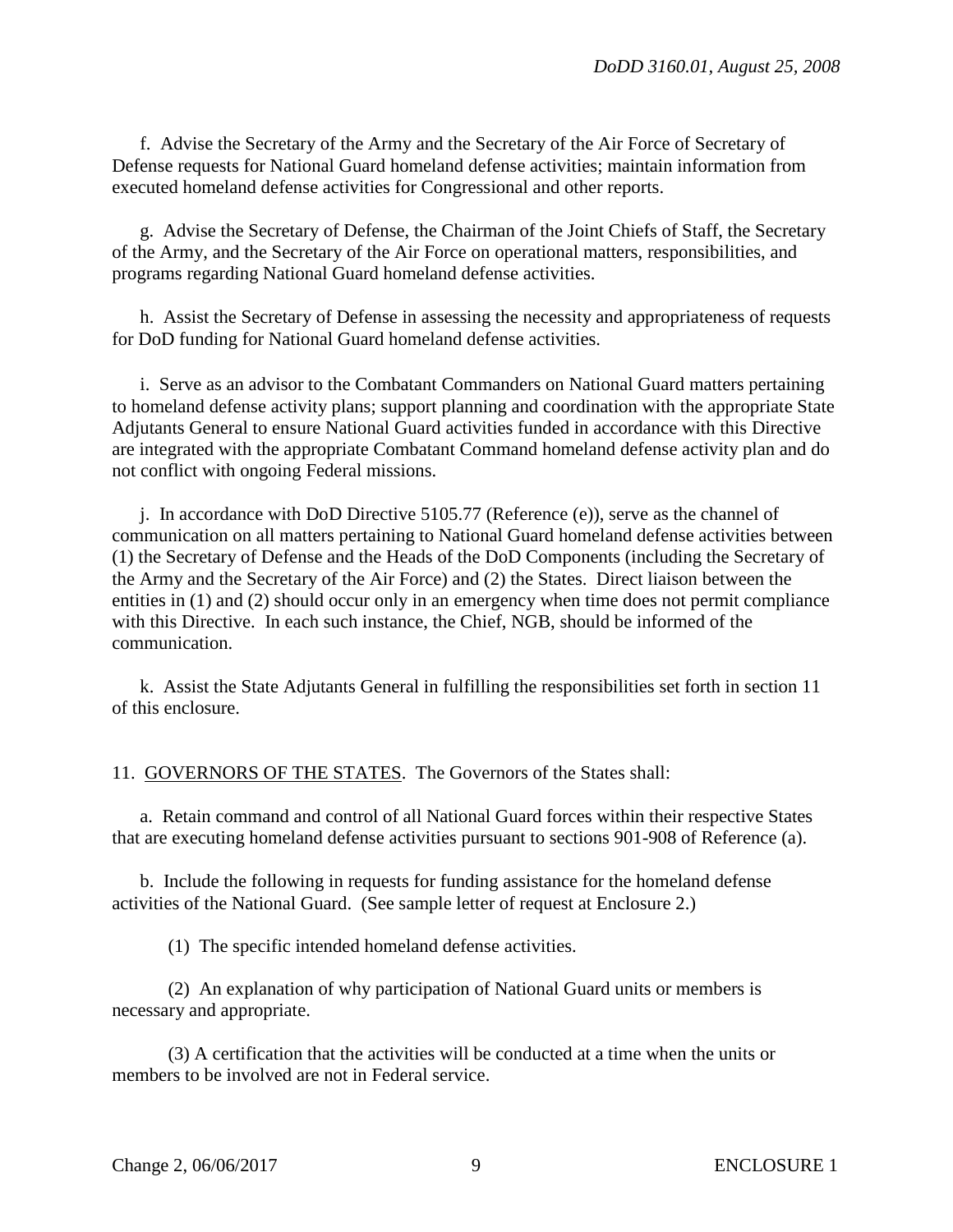c. Submit requests for homeland defense activity funding as far in advance of planned activities as possible, and for exceptional circumstances, as quickly as the circumstances permit.

d. Coordinate with the NGB to facilitate NGB synchronization of State homeland defense activity plans with the appropriate Combatant Commanders to ensure National Guard activities funded in accordance with this Directive do not conflict with ongoing Federal missions.